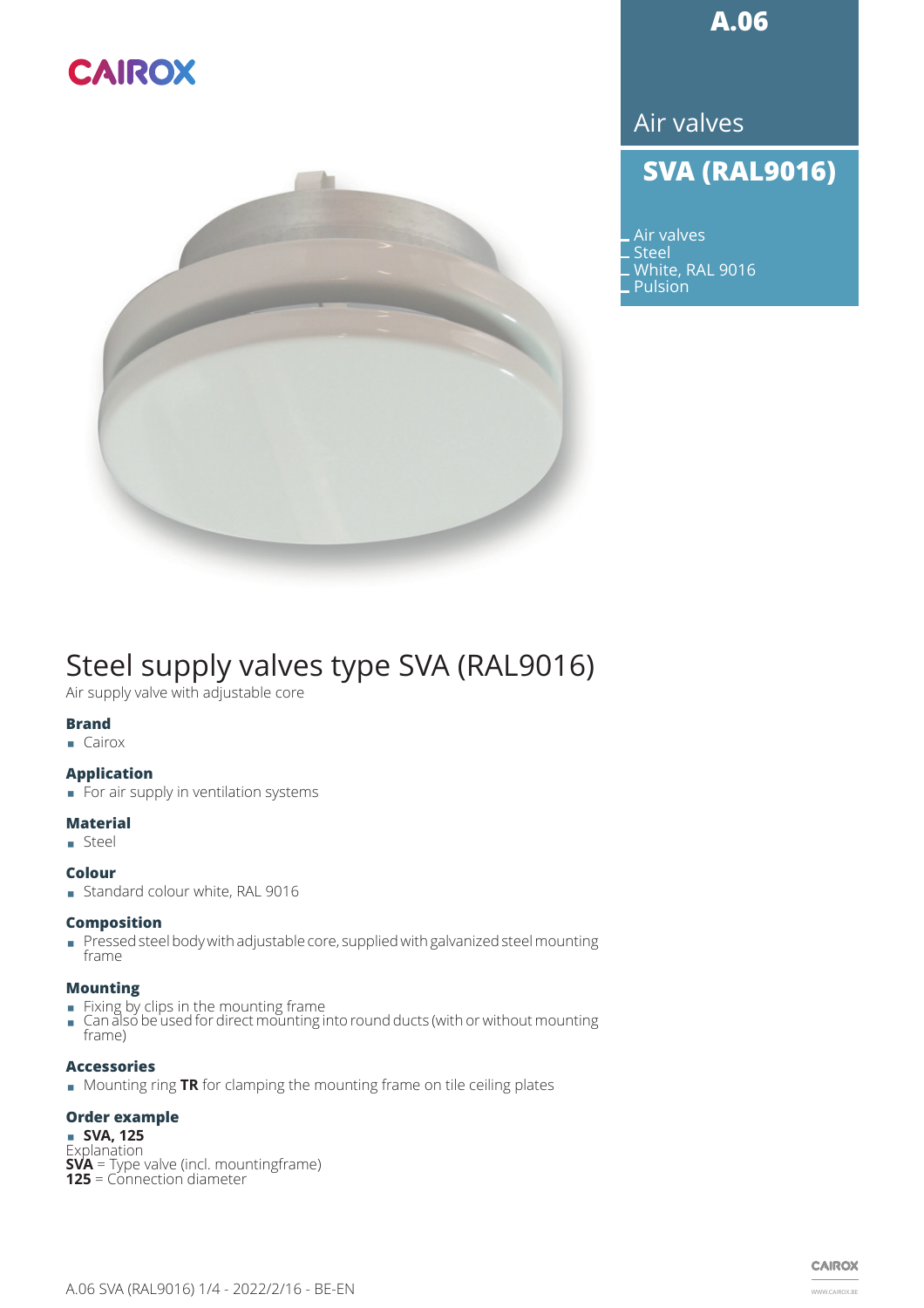

Air valves

#### **Text for tender**

- ¾ The air supply valves shall be of the high pressure loss type with adjustable core and made of steel. They shall be supplied with mounting frame
- White finish RAL 9016
- ¾ **Cairox** type **SVA**

|     | <b>Quick selection</b> |                |                 |                |                 |                 |                 |     |       |                 |                |        |                 |                         |                 |                 |       |
|-----|------------------------|----------------|-----------------|----------------|-----------------|-----------------|-----------------|-----|-------|-----------------|----------------|--------|-----------------|-------------------------|-----------------|-----------------|-------|
|     | <b>SVA</b><br>80       |                | 100             |                |                 | 125             |                 | 150 |       | 160             |                | 200    |                 |                         |                 |                 |       |
| Q   | r [mm]                 | $\overline{5}$ | 10 <sub>1</sub> | 5 <sup>1</sup> | $\overline{10}$ | $\overline{15}$ | 10 <sub>1</sub> | 20  | 10    | $\overline{20}$ | 30             | 10     | $\overline{20}$ | 30                      | 10 <sup>°</sup> | $\overline{20}$ | 30    |
| 25  | X0,20                  | 1.9            | 1.1             |                |                 |                 |                 |     |       |                 |                |        |                 |                         |                 |                 |       |
|     | Ps                     | 23             | $< 5$           |                |                 |                 |                 |     |       |                 |                |        |                 |                         |                 |                 |       |
|     | Lw(A)                  | <20            | <20             |                |                 |                 |                 |     |       |                 |                |        |                 |                         |                 |                 |       |
| 30  | X0,20                  | 2.3            | 1.4             | $\mathbf{1}$   |                 |                 |                 |     |       |                 |                |        |                 |                         |                 |                 |       |
|     | Ps                     | 34             | 6               | 8              |                 |                 |                 |     |       |                 |                |        |                 |                         |                 |                 |       |
|     | Lw(A)                  | 29             | 21              | 21             |                 |                 |                 |     |       |                 |                |        |                 |                         |                 |                 |       |
| 40  | X0,20                  | 3.2            | $\overline{2}$  | 1.6            | 1.3             |                 |                 |     |       |                 |                |        |                 |                         |                 |                 |       |
|     | Ps                     | 57             | 19              | 31             | $7\phantom{.0}$ |                 |                 |     |       |                 |                |        |                 |                         |                 |                 |       |
|     | Lw(A)                  | 45             | 28              | 28             | 23              |                 |                 |     |       |                 |                |        |                 |                         |                 |                 |       |
| 50  | X0,20                  |                |                 | 2.2            | 1.7             | 1.3             | $\overline{2}$  |     |       |                 |                |        |                 |                         |                 |                 |       |
|     | Ps                     |                |                 | 54             | 21              | 11              | $< 5$           |     |       |                 |                |        |                 |                         |                 |                 |       |
|     | Lw(A)                  |                |                 | 35             | 28              | $<$ 20          | <20             |     |       |                 |                |        |                 |                         |                 |                 |       |
| 70  | X0,20                  |                |                 | 3.4            | 2.6             | 1.8             | 2.6             | 2   | 2.4   |                 |                | 2.4    |                 |                         |                 |                 |       |
|     | Ps                     |                |                 | 100            | 50              | 34              | $\,$ $\,$ $\,$  | < 5 | $< 5$ |                 |                | $< 5$  |                 |                         |                 |                 |       |
|     | Lw(A)                  |                |                 | 44             | 37              | 31              | 22              | <20 | 20    |                 |                | $<$ 20 |                 |                         |                 |                 |       |
| 100 | X0,20                  |                |                 |                |                 | 2.6             | 3.5             |     | 2.9   | 2.4             |                | 2.9    | 2.1             |                         | 2.8             |                 |       |
|     | Ps                     |                |                 |                |                 | 68              | 31              | 10  | 24    | < 5             |                | 23     | $<$ $\!\!5$     |                         | < 5             |                 |       |
|     | Lw(A)                  |                |                 |                |                 | 57              | 31              | 23  | 29    | $<$ 20          |                | 29     | $<$ 20          |                         | $<$ 20          |                 |       |
|     | X0,20                  |                |                 |                |                 |                 | 4.9             | 4.7 | 3.6   | 2.9             | 2.6            | 3.6    | 2.7             | 2.5                     | 3.4             | 2.2             |       |
| 150 | Ps                     |                |                 |                |                 |                 | 68              | 31  | 58    | $\overline{9}$  | $<$ 5          | 57     | 6               | < 5                     | 21              | $< 5$           |       |
|     | Lw(A)                  |                |                 |                |                 |                 | 42              | 34  | 40    | $<$ 20          | <20            | 40     | $<$ 20          | <20                     | 27              | <20             |       |
|     | X0,20                  |                |                 |                |                 |                 |                 | 6.3 | 4.3   | 3.4             | 3.1            | 4.3    | 3.3             | $\overline{\mathbf{3}}$ | $\overline{4}$  | 2.9             | 2.4   |
| 200 | P <sub>S</sub>         |                |                 |                |                 |                 |                 | 52  | 93    | 25              | 18             | 92     | 24              | 16                      | 47              | $< 5$           | $< 5$ |
|     | Lw(A)                  |                |                 |                |                 |                 |                 | 42  | 47    | 29              | 26             | 46     | 28              | 25                      | 36              | $20$            | $20$  |
| 250 | X0,20                  |                |                 |                |                 |                 |                 |     |       | 3.9             | 3.5            |        | 3.8             | 3.5                     | 4.6             | 3.6             | 2.9   |
|     | Ps                     |                |                 |                |                 |                 |                 |     |       | 41              | 33             |        | 40              | 30                      | 73              | 20              | $<$ 5 |
|     | Lw(A)                  |                |                 |                |                 |                 |                 |     |       | 36              | 32             |        | 35              | 32                      | 42              | 24              | <20   |
| 300 | X0,20                  |                |                 |                |                 |                 |                 |     |       | 4.4             | $\overline{4}$ |        | 4.4             | $\overline{4}$          |                 | 4.3             | 3.4   |
|     | Ps                     |                |                 |                |                 |                 |                 |     |       | 62              | 47             |        | 61              | 45                      |                 | 35              | 13    |
|     | Lw(A)                  |                |                 |                |                 |                 |                 |     |       | 42              | 38             |        | 40              | 38                      |                 | 30              | 24    |
| 400 | X0,20                  |                |                 |                |                 |                 |                 |     |       |                 |                |        |                 |                         |                 | 5.6             | 4.3   |
|     | Ps                     |                |                 |                |                 |                 |                 |     |       |                 |                |        |                 |                         |                 | 66              | 32    |
|     | Lw(A)                  |                |                 |                |                 |                 |                 |     |       |                 |                |        |                 |                         |                 | 39              | 32    |
| 500 | X0,20                  |                |                 |                |                 |                 |                 |     |       |                 |                |        |                 |                         |                 |                 | 5.3   |
|     | Ps                     |                |                 |                |                 |                 |                 |     |       |                 |                |        |                 |                         |                 |                 | 50    |
|     | Lw(A)                  |                |                 |                |                 |                 |                 |     |       |                 |                |        |                 |                         |                 |                 | 38    |

#### **Symbols and specifications**

- $\bullet$  Q = Air volume in m<sup>3</sup>/h
- $PS = State$  pressure loss in Pa
- $\blacksquare$  X0.20 = Horizontal throw at end velocity of 0.20 m/s in m
- ¾ Lw(A) = Acoustic power in dB(A), based upon measured Lp acoustic pressures increased by 4 dB(A) room attenuation
- $\blacksquare$  r = 10 mm, 30 mm = Gap between the central core and the valve body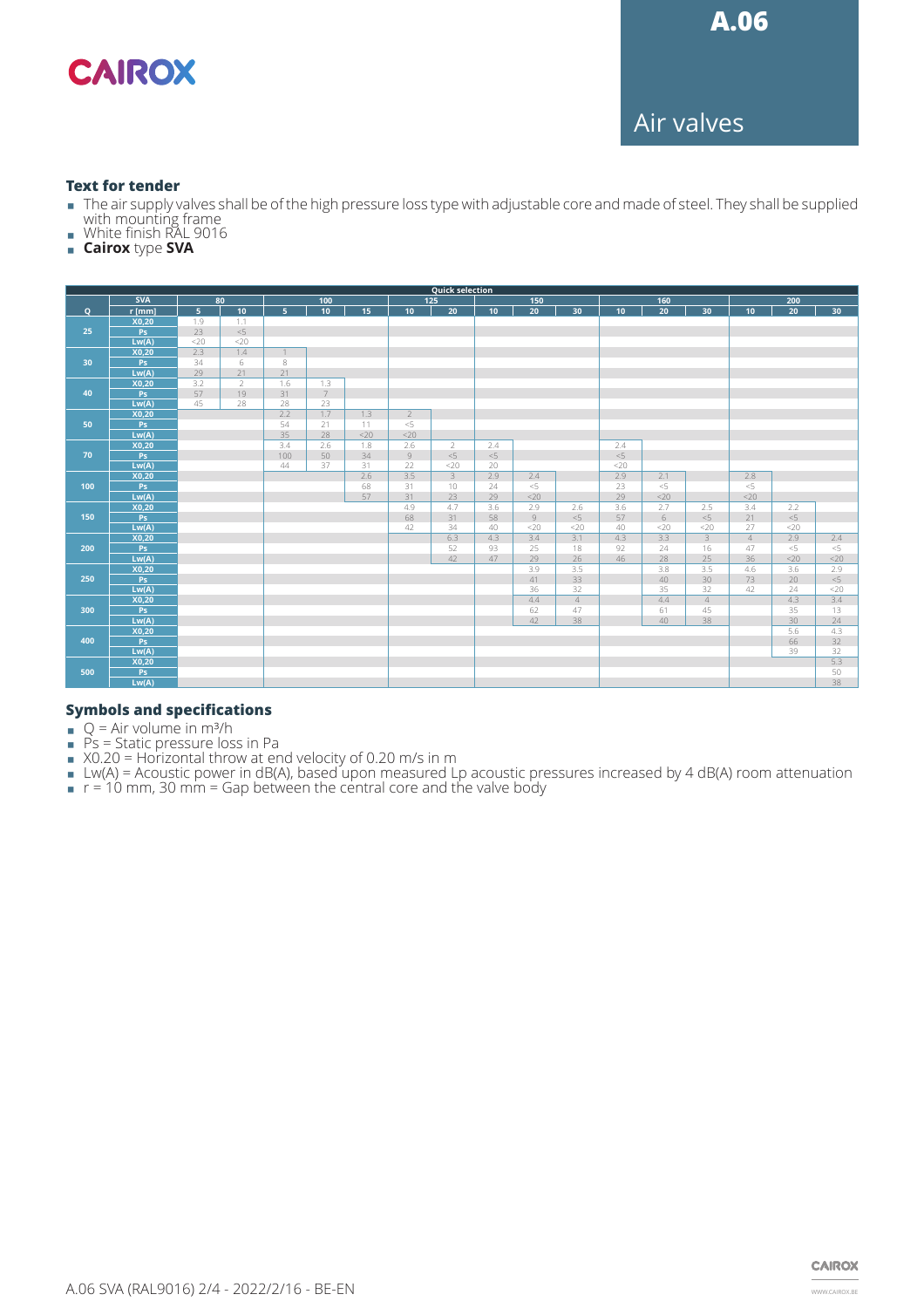### **A.06**

# **CAIROX**

### Air valves

#### **Selection Graph**